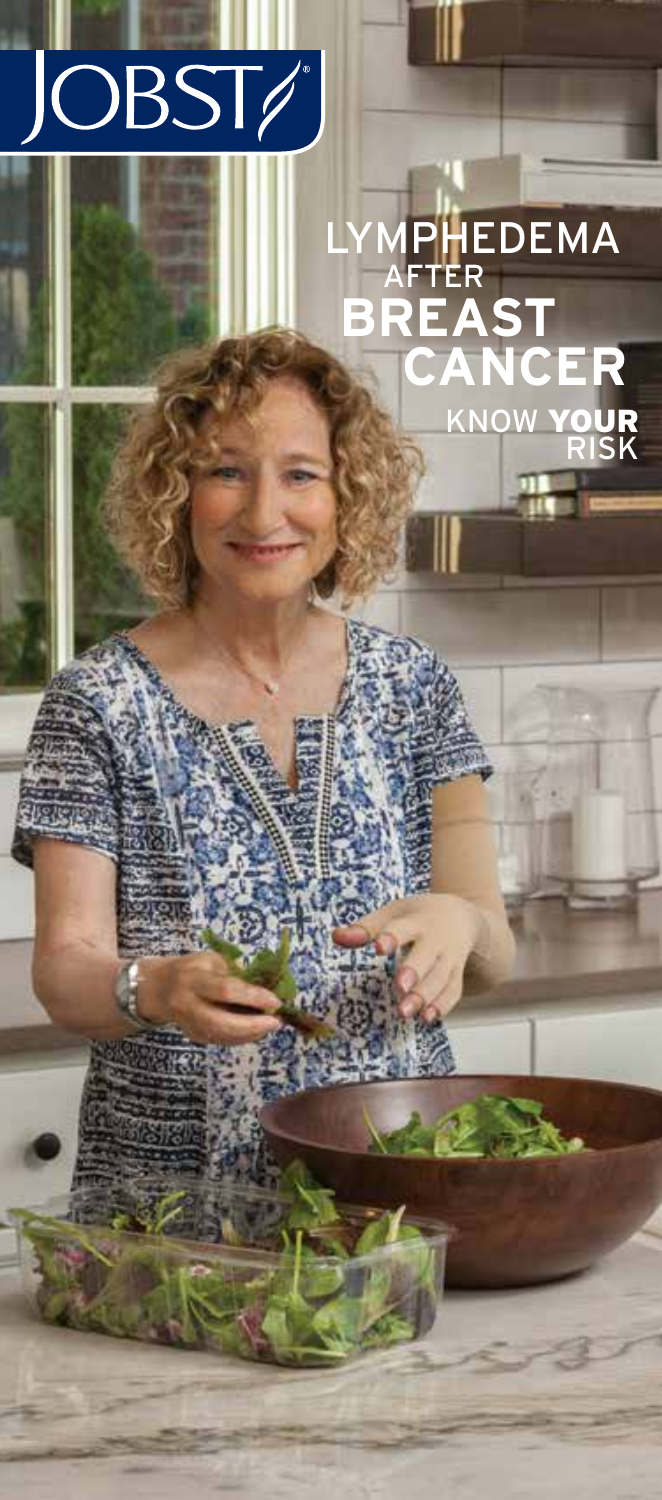## 30% OF PEOPLE WHO UNDERGO BREAST CANCER TREATMENT WILL DEVELOP LYMPHEDEMA.

Lymphedema is a chronic condition where a fluid rich in protein called lymph collects in the tissues just below the skin, causing swelling. It results from a damage to the lymphatic system, whether it was poorly developed from birth, or damaged from surgery, radiation, or a trauma. The lymph



nodes and vessels that have been damaged or removed cannot be replaced, so the lymphatic drainage routes are reduced or altered.

Lymphedema usually affects the upper and lower limbs, but can also develop in the breast/chest area and genitals.

Breast cancer surgery may increase the chances of developing lymphedema due to the fact

that some lymph nodes under the arm are often removed. Lymphedema can also be caused by cancer cells blocking the lymph nodes, as well as rediation therapy.

Most people who have had the lymph nodes removed under their arms will not develop lymphedema. However, it is crucial to be aware of the risk and promptly deal with any swelling that develops.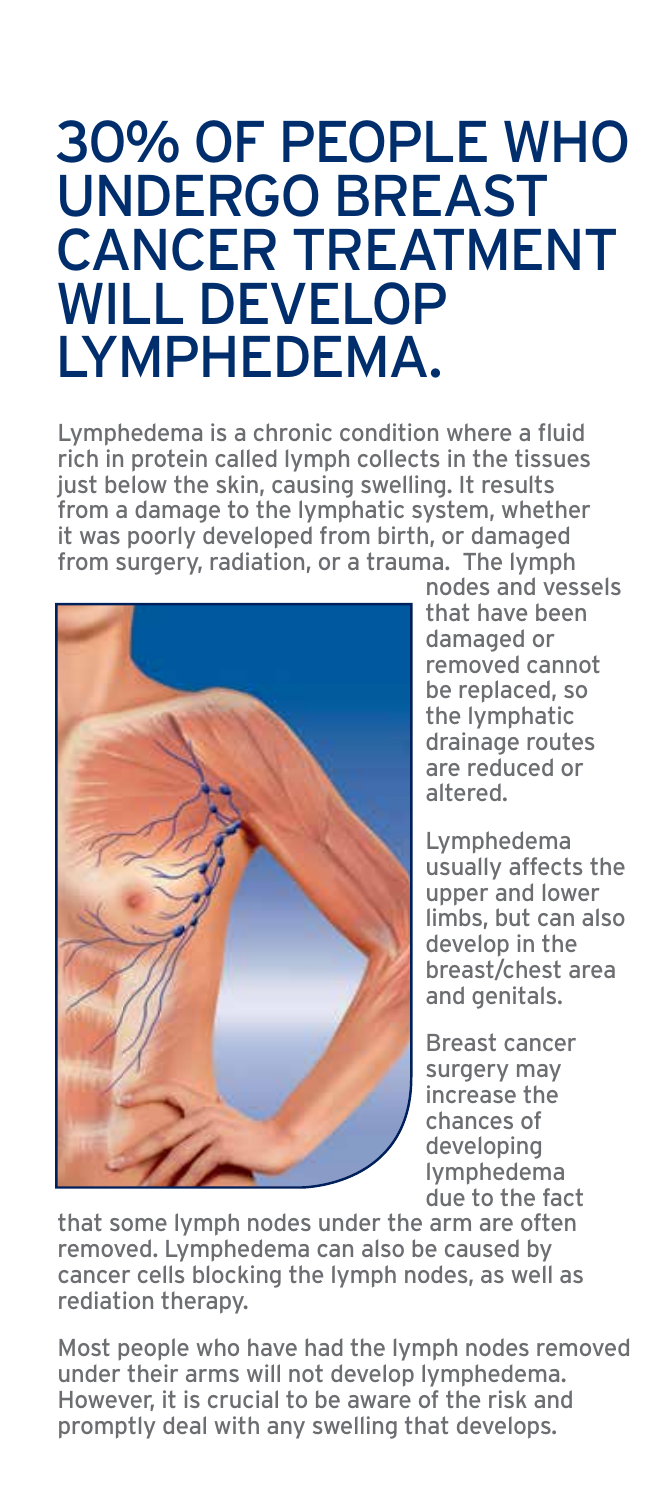# WHAT ARE THE<br>SYMPTOMS?<br>Swelling<br>Following breast cancer surgery, you will notice<br>some swelling in the arm and chest area. This will SYMPTOMS?

#### **Swelling**

Following breast cancer surgery, you will notice some swelling in the arm and chest area. This will usually subside after about 3 months. If swelling in your arm, hand, breast or chest develop, it is recommended to get professional advice.

#### **Tightness**

The arm or breast can feel tight as these are areas where the extra fluid is retained in the tissues. Feeling tightness is not always necessarily associated with swelling. Gentle exercise may help to relieve the discomfort.

#### Dry Skin

When swelling occurs, the skin stretches and can become dry and flaky. It is important to take good care of dry skin as it could crack and increase the risk of infections such as cellulitis.

Always keep the skin clean and moisturized with an unscented and hypoallergenic cream.

#### Arm stiffness

A swollen arm may limit movement in the joints. It is important to keep exercising the affected area to help reduce swelling and stiffness. Avoid movements that strain your arm or keep it in the same position for a prolonged period of time. Physiotherapy can also be helpful.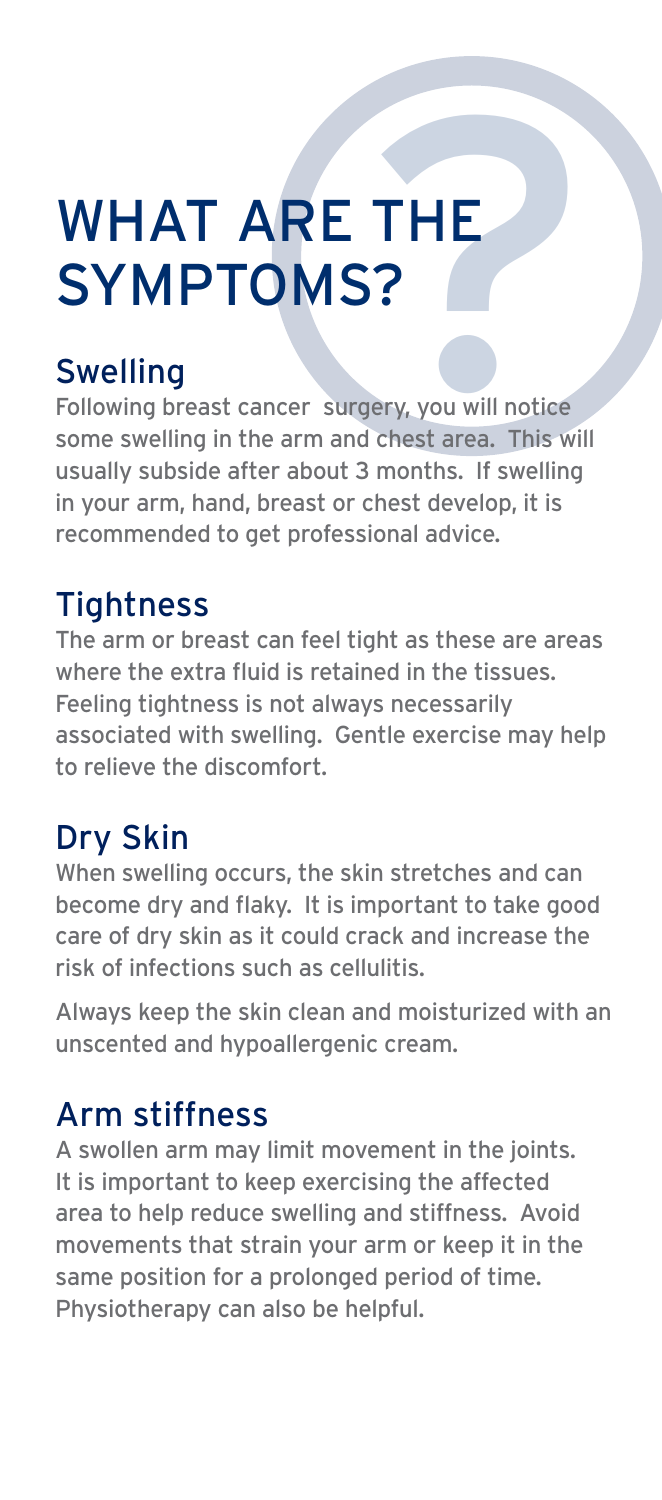## TREATING LYMPHEDEMA

The goals of lymphedema therapy are quite basic: reduce the size of the limb, then maintain that decreased size.

The earlier you get a diagnosis, the easier it becomes to control your lymphedema and lower the risk of worsening your condition.

#### Treating lymphedema relies on 4 main elements :

- Manual Lymph Drainage (MLD)
- Compression Therapy
- **Skin Care**
- **Exercise**

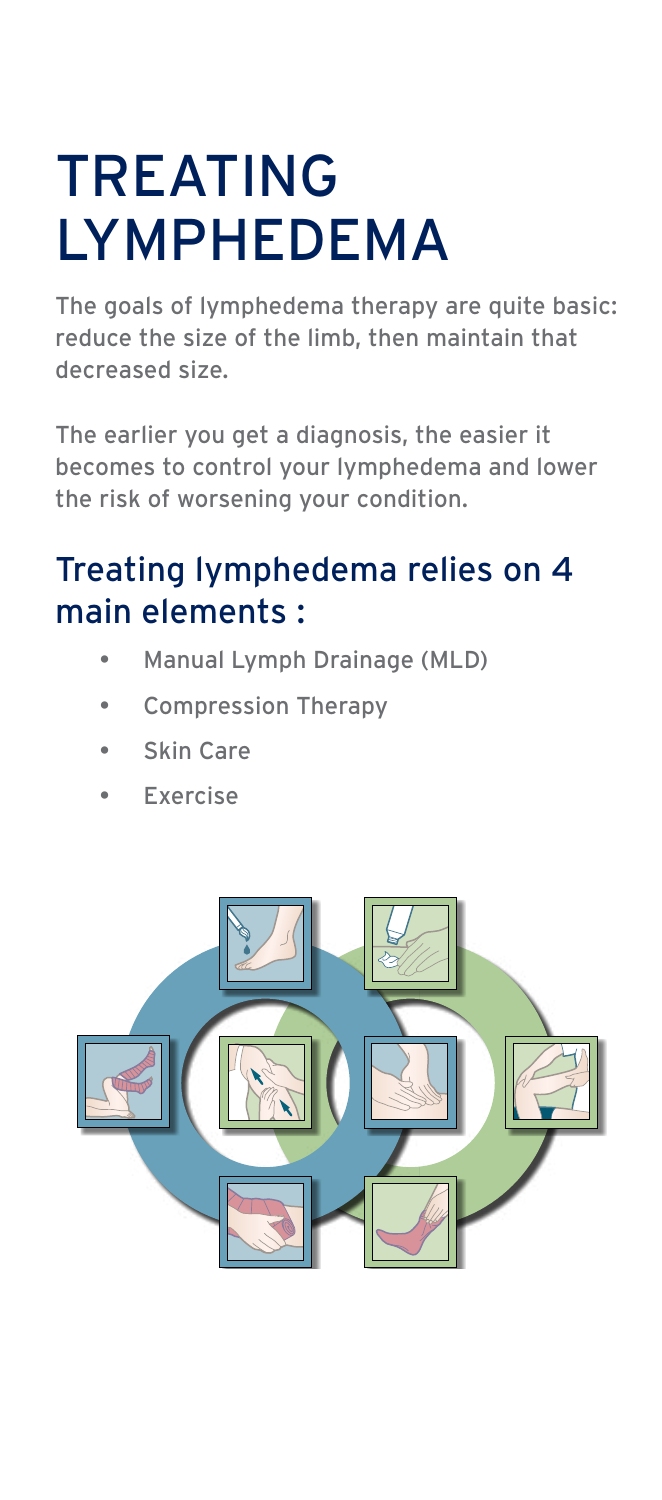## LYMPHATIC DRAINAGE

Lymphatic drainage is a special type of gentle massage to improve lymph flow, direct fluid to other drainage pathways, and unblock or soften hard tissue.

Manual lymphatic drainage aims to eliminate bacteria, toxins, viruses, wastes and excess water, and addresses blocks in lymphatic circulation, which may cause congestion and edema.

Four basic techniques are used: stationary circles, pumping, rotation and scooping, which are followed by stroking the tissues toward the sites of normal lymphatic drainage.

## **COMPRESSION THERAPY**

Once your lymphatic vessels have been "awakened" with Manual Lymph Drainage (MLD), compression is applied to help move the extra fluid out of the limb, and to keep it from coming back into the limb.

The idea behind compression therapy is to assist the tissue by applying pressure from the outside, which helps move the fluid into the lymphatic system, where it is filtered, concentrated, and returned to your body.

The type of compression therapy you need depends on whether the swelling is mild, moderate or severe.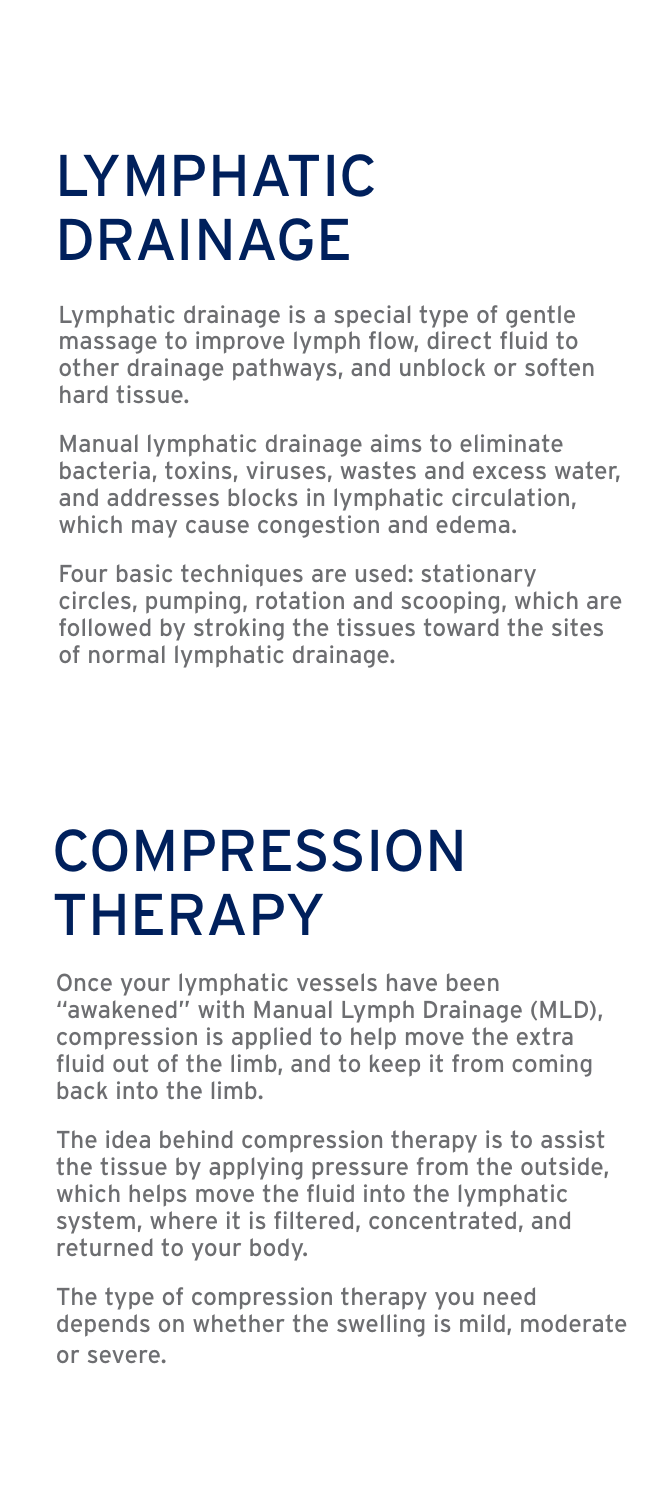## SKIN CARE

People with lymphedema are at risk for cellulitis and other skin infections because their bodies are less able to fight infection. Bacteria can get into your body through a break in the skin, fungal infections (under nails), an existing wound or another entry point. This is why good skin care is so important.

#### **Take care of your skin, to lower your risk of infection:**

- Use mild soap, rinse and dry your skin well
- Use an unscented, non-allergenic moisturizer daily
- Deal with any scratches, pinpricks, cuts, burns or splinters right away with disinfectant and antibiotic ointment
- Wear insect repellent to avoid bites. If you get a bite, use an anti-inflammatory lotion/spray to avoid scratching it
- Use sunscreen to protect against sun burns
- Avoid cutting your cuticles and take extra care when having a manicure or pedicure to avoid cuts
- Get treatment to clear up skin conditions like inflammations, athlete's foot, dermatitis, fungal infections and others
- Use an electric shaver instead of a razor if you need to shave the affected area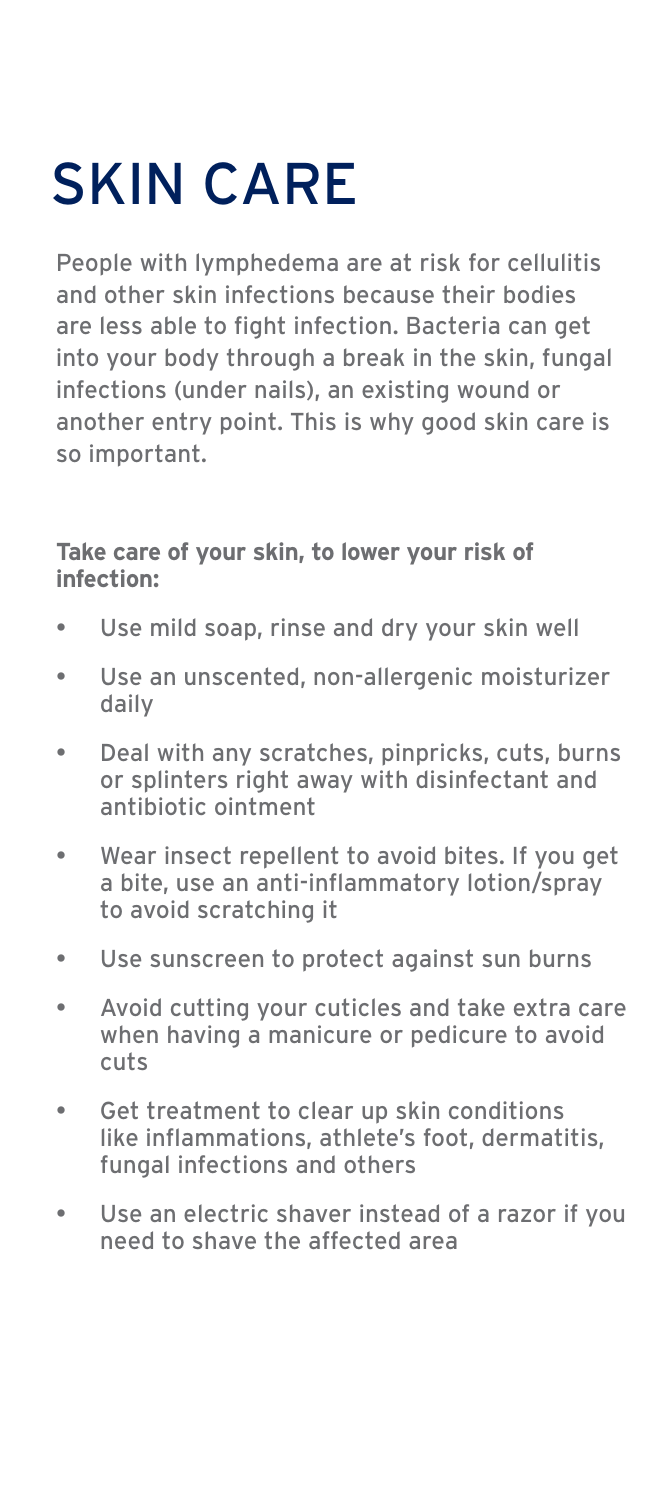- Watch for signs of infection and consult a health professional immediately if you think you may have a skin infection
- Speak to a healthcare professional about a prescription for antibiotics when you travel outside the country
- Wear protective gloves when gardening and rubber gloves for household chores
- Wear long oven mitts when using the oven
- Where possible, try to have injections, blood tests or vaccinations in the arm that is not affected

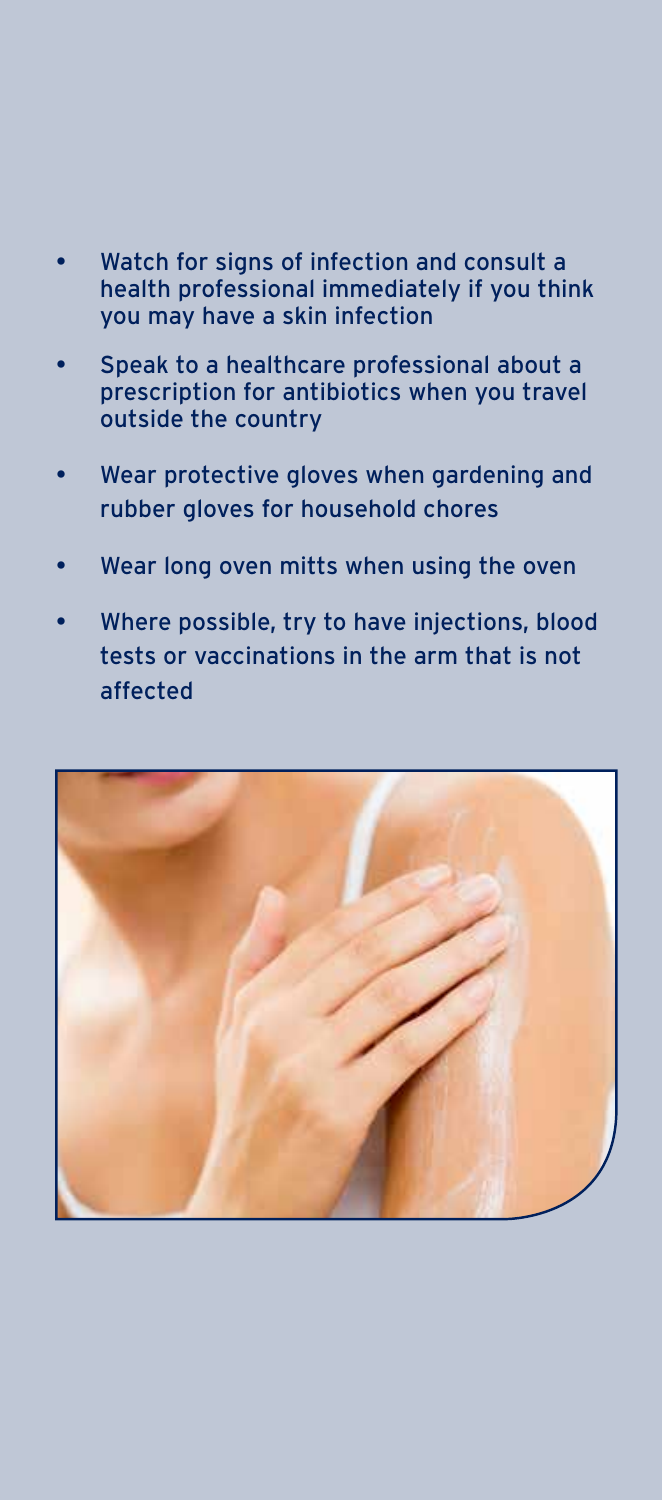## **EXERCISE**

Regular exercise is a key part of your lymphedema self-care. By moving your muscles and breathing more deeply, you stimulate your lymphatic system and help your lymph flow.

### The **benefits** <sup>of</sup> regular exercise include:

- Enhances blood and lymphatic circulation
- Improves joint mobility
- Increased muscle strength, fitness and less injury
- Helps to get to or maintain a healthy body weight
- Overall mental and physical wellness

Exercise safely, ideally with the advice of your self-care team: your physician or nurse, lymphedema therapist and fitness specialist. Be aware that many fitness specialists or personal trainers are unfamiliar with lymphedema. You'll need to educate them about the condition, what helps you and what you need to avoid. You can also refer them to your lymphedema therapist for information about the benefits and risks of exercise to help manage lymphedema.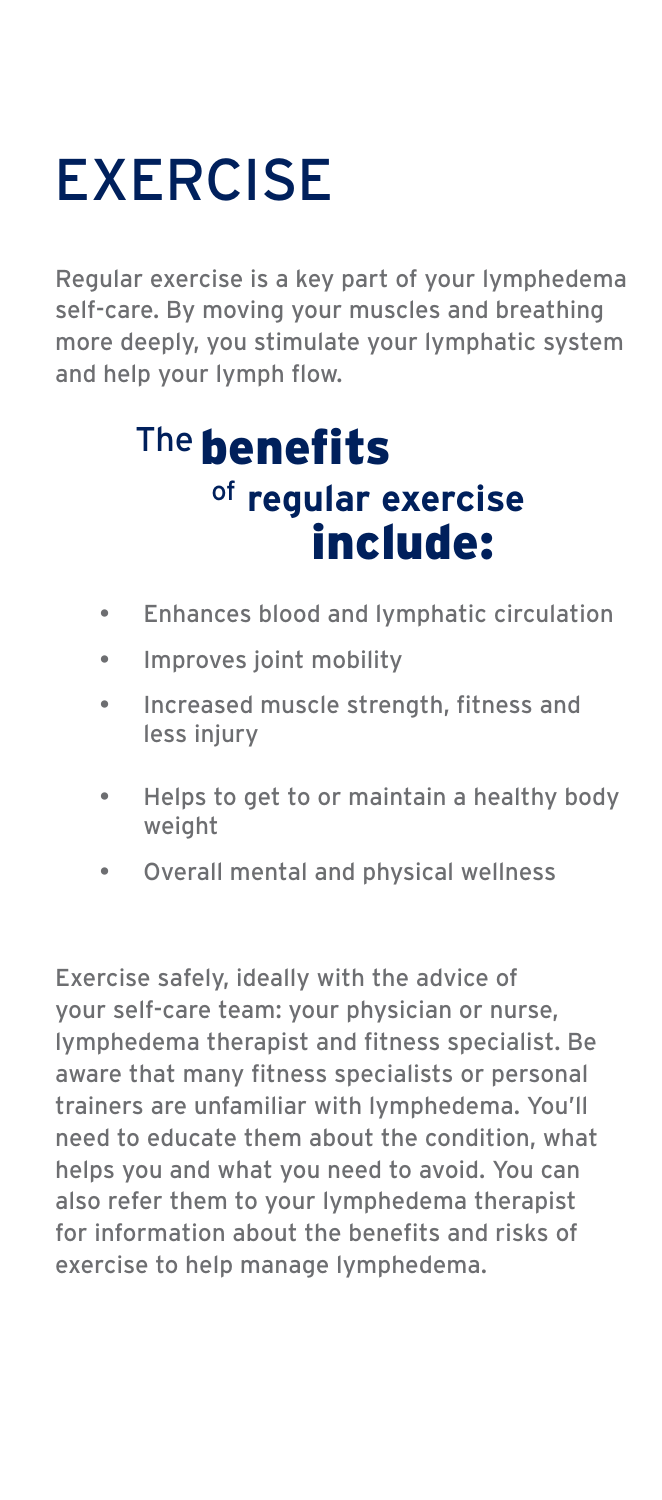## TYPES OF ACTIVITY



The key is finding activities that fit into your life and that you enjoy. Your lymphedema therapist can advise you about safe exercise and different ways to be active.

- Pool exercises like water aeroboics, water lymphatic therapy or just walking in water (water pressure is like a natural compression garment, especially when you stand and move against it)
- Walking, gentle cycling, dancing and light **aerobics**
- Yoga and Pilates; however, if you have upper body lymphedema, ask your instructor for alternatives to poses that require static weight-bearing of the arms (e.g. downward dog)
- Changing activities to avoid overusing one area, e.g. if you have arm lymphedema, vacuum one room at a time rather than the whole house in one go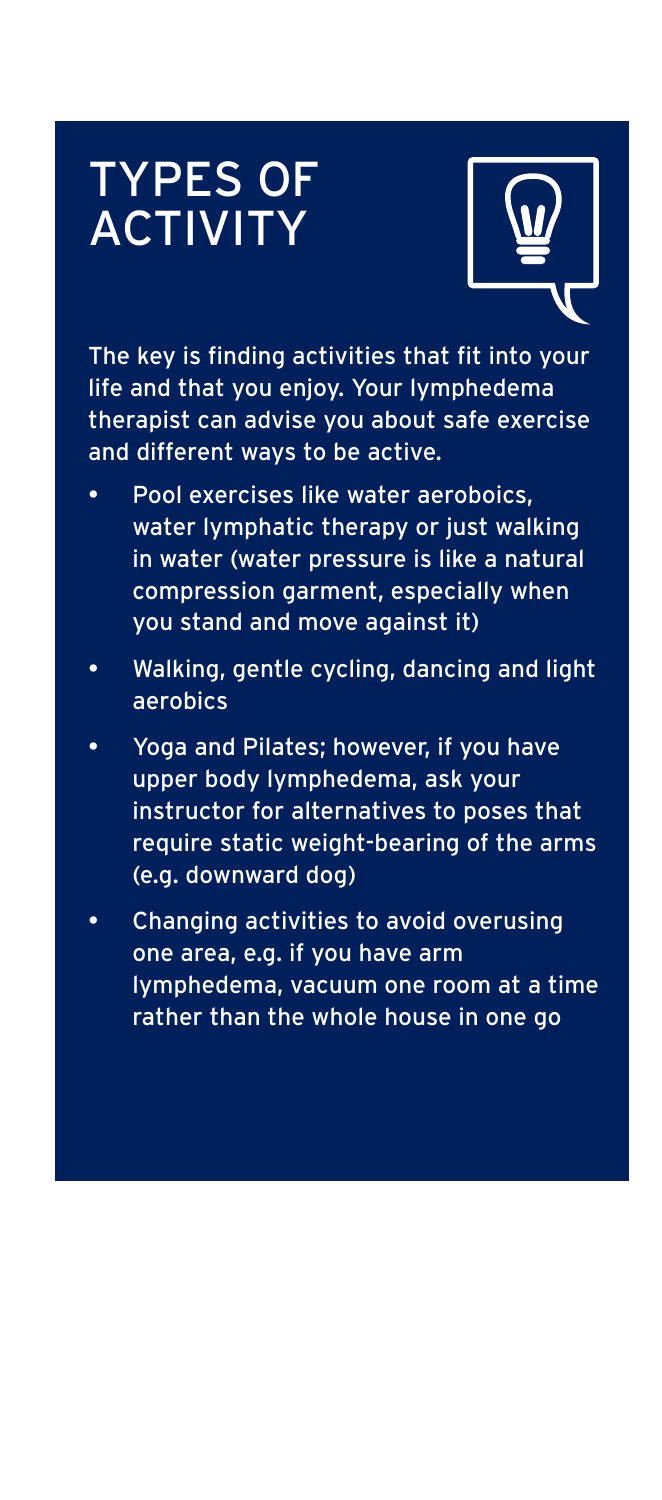## GUIDELINES FOR **EXERCISE**

- Measure your affected area before starting a new activity, and monitor it over time
- Wear a well-fitting compression garment while you exercise
- Start slowly (for a short time with low repetitions and low weights)
- Progress at your own pace, build your strength and stamina slowly, and don't overdo it
- Gentle stretching and rest after any type of cardiovascular exercise or strength training
- Get advice on equipment use, body posture and positioning to prevent injury
- Make time for deep breathing and water breaks to stay hydrated
- Pay attention to any signs of pain or discomfort during/after exercise and modify as needed
- Monitor for changes in swelling and keep a record of measurements

#### Sources:

Canadian Lymphedema Framework, www.canadalymph.ca Breast Cancer Care, www.breastcancercare.org.uk

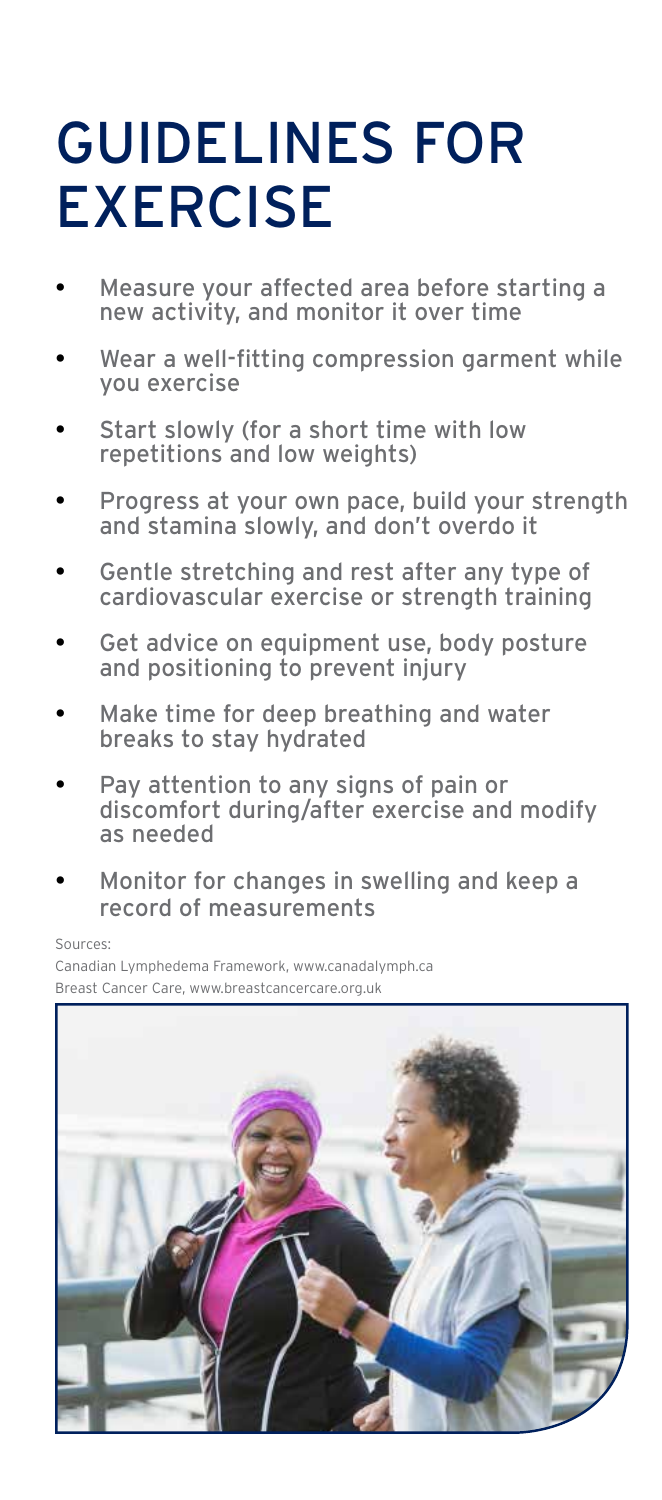## JOBST® GARMENTS TO HELP MANAGE YOUR LYMPHEDEMA

#### **Bella Lite**

Armsleeves, gauntlets, and gloves designed for patients wtih mild to<br>moderate lymphedema who are moderate lymphedema who are<br>recently diagnosed, post-operative, or who do not need containment of a flat knit garment. The lightweight fabric is breathable, comfortable, and easy to don - perfect for patients learning to make garment compliance part of their daily routine.



#### **Elvarex®**

JOBST® Elvarex® represents the<br>gold standard in custom daytime<br>garments for the management of lymphedema. These flat-knit garments offer the very best in comfort and containment for even the most severe cases.



#### **Bellisse®**

Chest wall garment designed to promote healing after breast cancer surgery by providing uniform, gentle compression. Used in conjunction with JoViPads, Bellisse encourages drainage of edema in the chest walls, which can aid in recovery.



To see our full line of products including bandages, wraps, and nightime garments, go to jobst-usa.com.